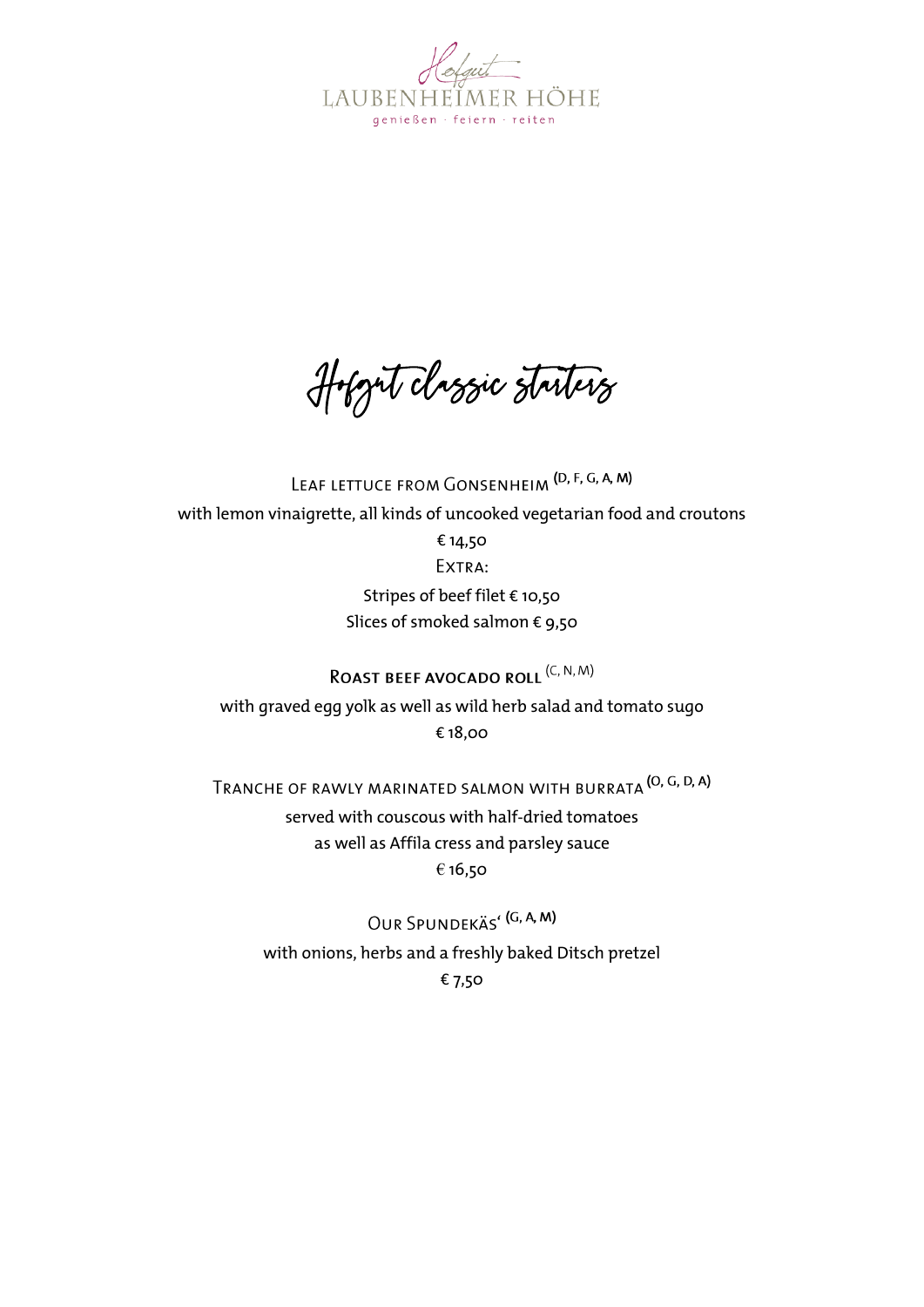

Out of the soup pot

BEEF BOUILLON (A, C, L) with baked marrow dumplings € 10,50

Hofgut hain courses

SMASH BURGER OF US BEEF (CA.250G) IN A BRIOCHE BUN (A, G, M, O) with caramelized onion, beef bacon, cheddar, rucola, pickled cucumber and tomato as well as spicy potato wedges € 23,00

> ORIGINAL VIENNESE SCHNITZEL (A, C, G) with homemade potato salad and cranberries € 27,00

MEDALLIONS OF DUROC PIG FILET IN A BACON COAT (A, C, L, O)

served with a fruity-spicy curry sauce with mie noodles and fried bamboo shoots € 26,00

CORN-FED CHICKEN SERVED TWO WAYS <sup>(A, C, G, L, F)</sup>

- CRISPY BAKED DRUMSTICK & POLLOFINO FILLED WITH A SPINACH RICOTTA CREAM -On top of braised pepper and risolee potatoes

€ 23,50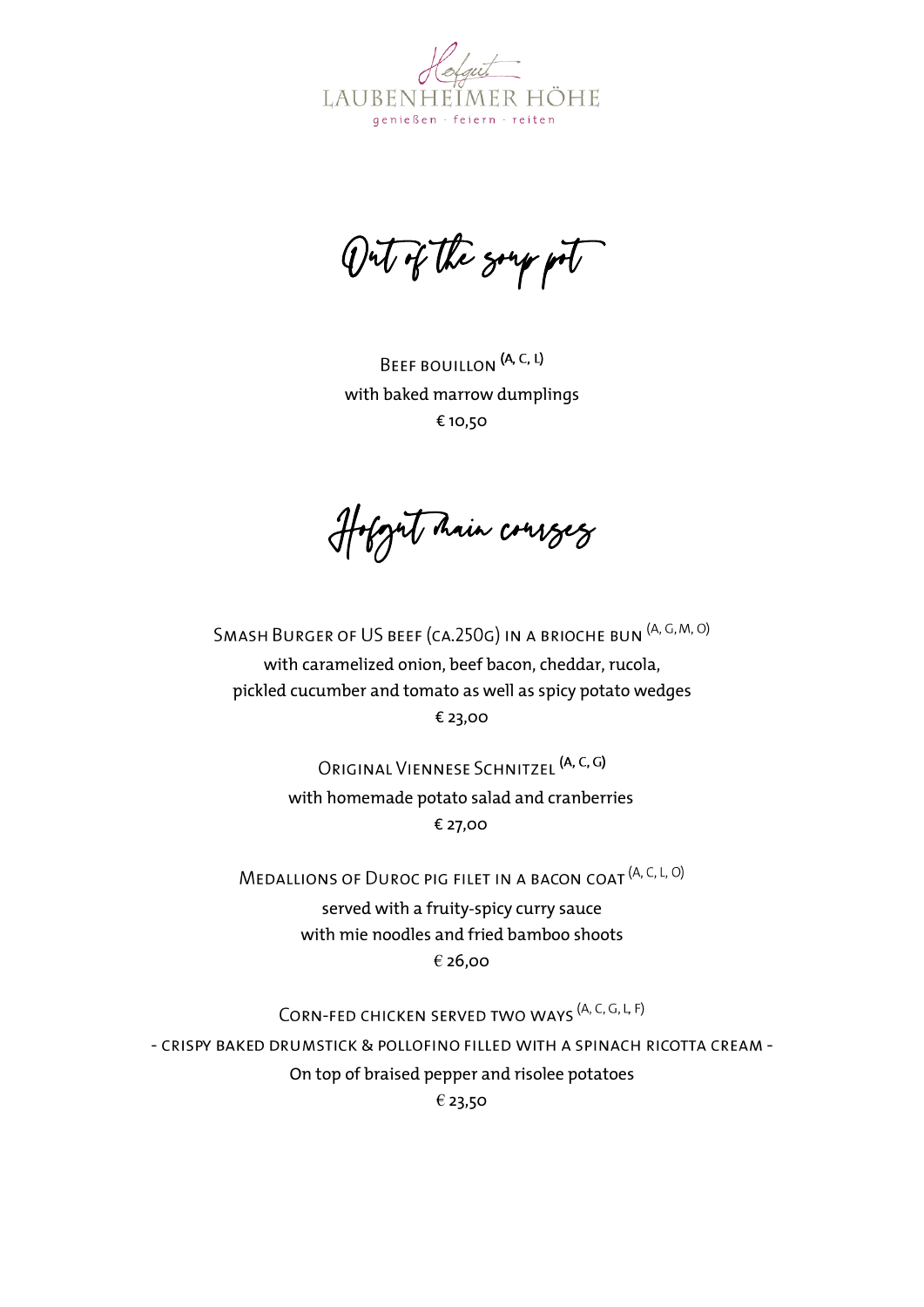

## TENDER ARGENTINEAN BEEF FILET STEAK (200G RAW) (L, G, O, A)

## served with whiskey barbecue sauce with tossed celery and mashed sweet potato € 41,00

FILET OF SKREI<sup>(D, G, L, O)</sup>

with Pernod foam on top of coco beans sautéed and pepper as well as smoked root vegetables € 35,00

## TENDERLY BRAISED CHEEK OF VEAL <sup>(A, G, L, O)</sup>

in a strong port wine jus with romanesco salad and creamy polenta € 34,00

ORIGINAL SWABIAN "MAULTASCHEN" (A, C, L, M)

classically filled with meat in a tasty beef stock with braised onions and potato salad € 21,00

or

vegetarian filling in a tasty vegetable stock with braised onions and potato salad € 21,00